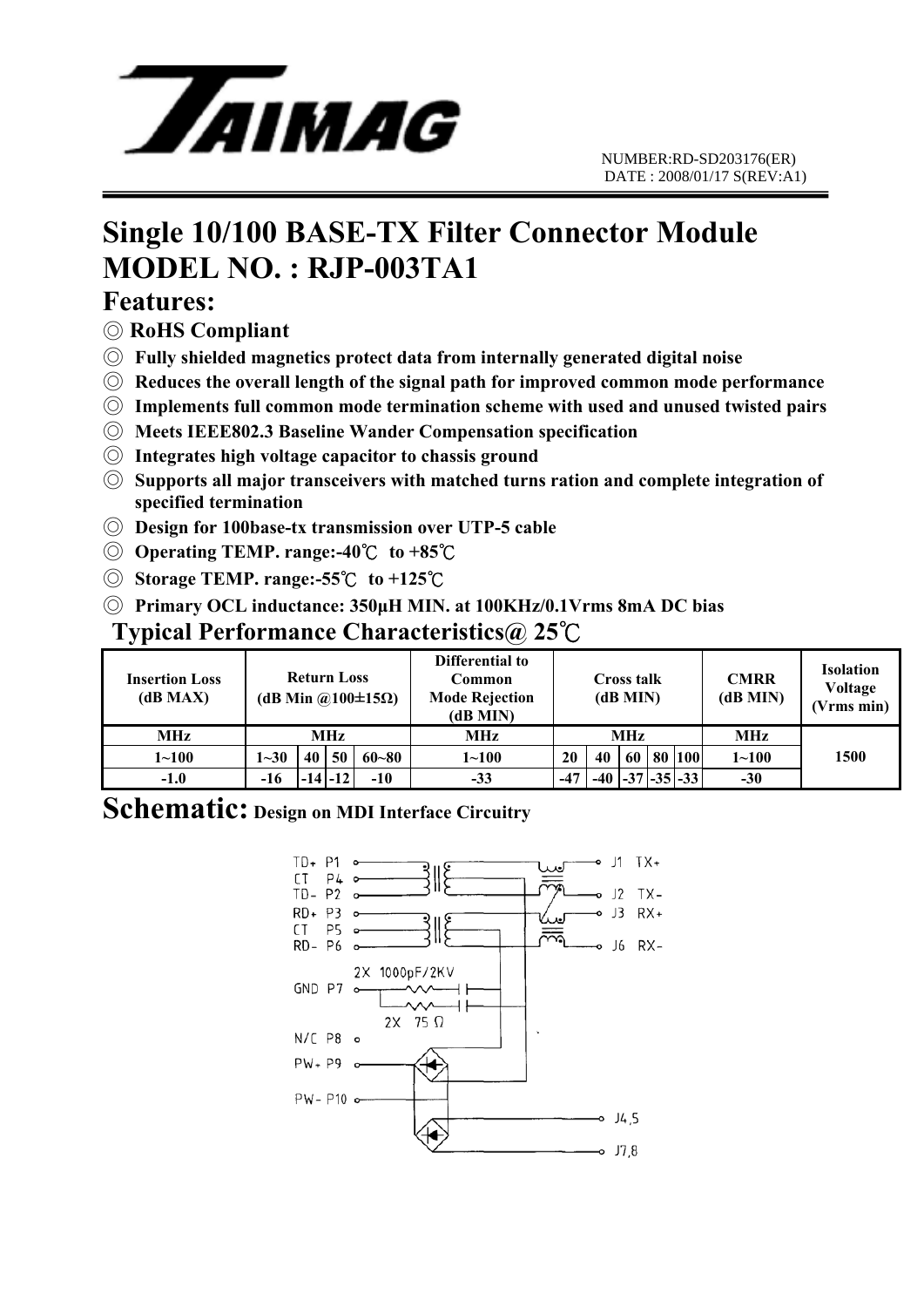

# **MODEL NO. : RJP-003TA1**

**Dimension:** mm TOLERANCE: ±0.15 (unless otherwise specified)







RECOMMENDED P.C.B LAYOUT COMPONENT SIDE OF BOARD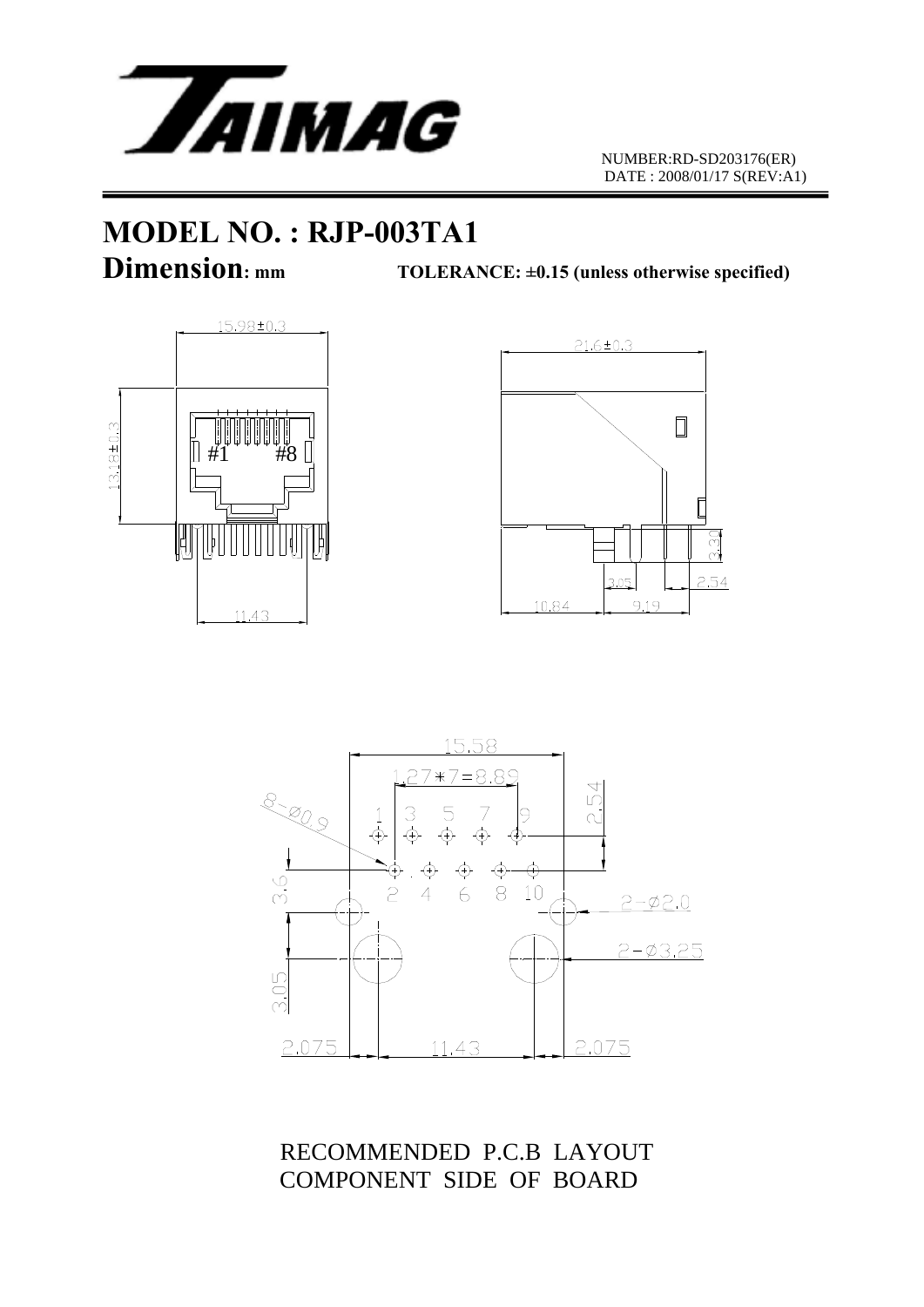

# **MODEL NO. : RJP-003TA1 Ordering Information**



### **Requirements**:

 **1. Design and Construction Product shall be of design, construction and physical dimensions specified on applicable product drawing. 2. Materials and Finish A. Contact: RJ Contact : Phosphor Bronze, Thickness=0.30mm Finish :Contact Area :6μ"min. Gold over 50**μ**"min. Nickel RJ Joint Contact :SPCC, Thickness=0.3mm Finish : 80μ"min. Sn over 50**μ**"min. Nickel B. Plastic Part : (1) Set Housing : Thermoplastic, PBT, Black UL FILE NO. : E107536 Manufacturer : SHINKONG SYNTHETIC FIBERS CORP. Grade : E202G30BK Flame Class : UL 94V-0 (2) Insert : Thermoplastic, PBT, Black UL FILE NO. : E107536 Manufacturer : SHINKONG SYNTHETIC FIBERS CORP. Grade : E202G30BK Flame Class : UL 94V-0 (3) Spacer : Thermoplastic, PBT, Black UL FILE NO. : E107536 Manufacturer : SHINKONG SYNTHETIC FIBERS CORP. Grade : E202G30BK Flame Class : UL 94V-0**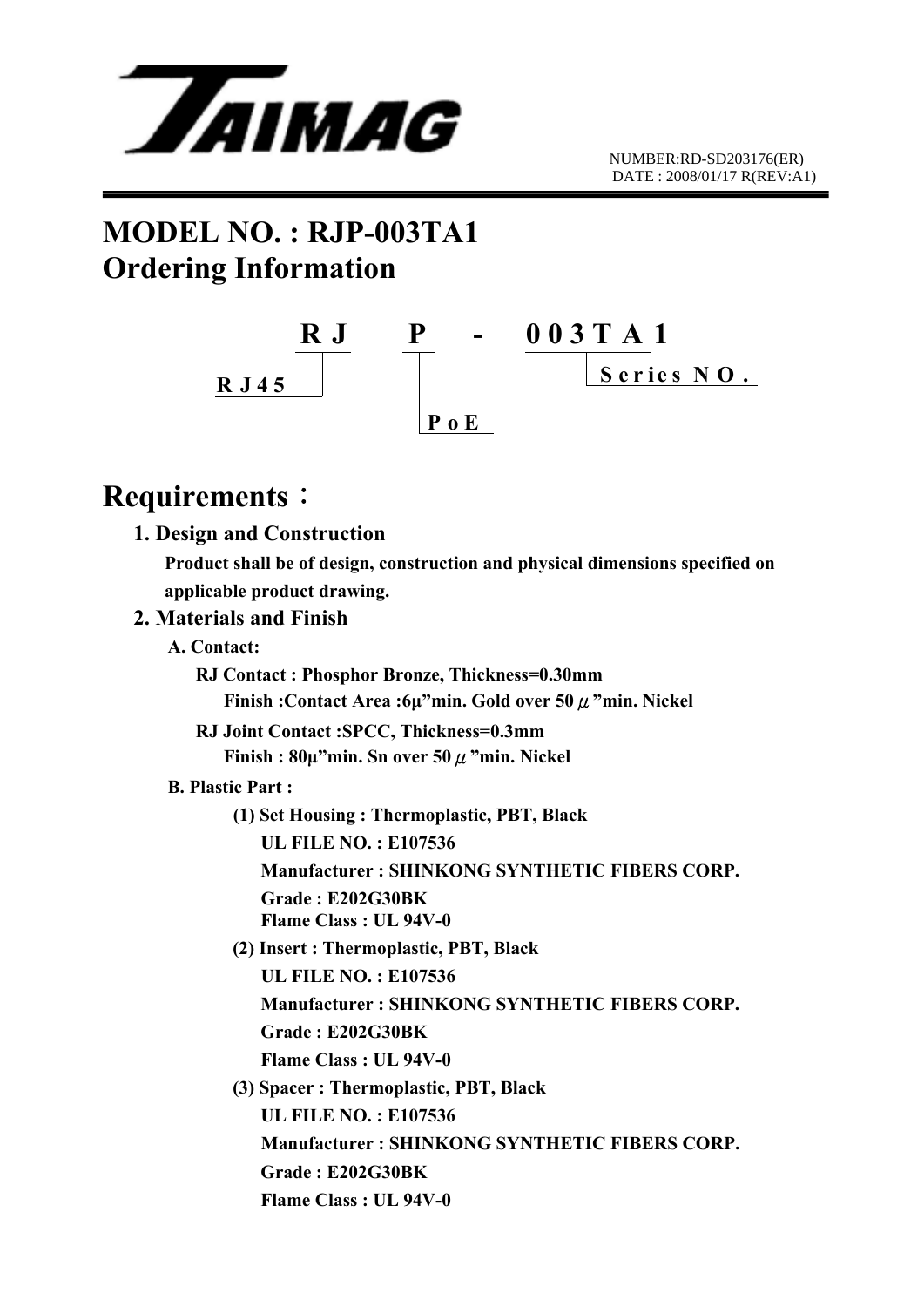

### **MODEL NO. : RJP-003TA1**

#### **C. Shield Material :**

 **Cartridge t=0.25mm 10μ"-20μ" Thick Nickel over Brass** 

#### **3. Ratings**

- **(1) Voltage rating : 125 VAC**
- **(2) Current rating : 1.5A**

#### **Durability :**

- **(1)1000 cycles with no function damage for RJ-45 . Abnormalities shall be present after the test.**
- **(2)Low Level Contact Resistance : ΔR=30mΩ maximum (final)**
- **(3)The sample should be mounted in the tester and fully mated and unmated 500 times per hour at the rate of 25mm/min.EIA-364-09C.**